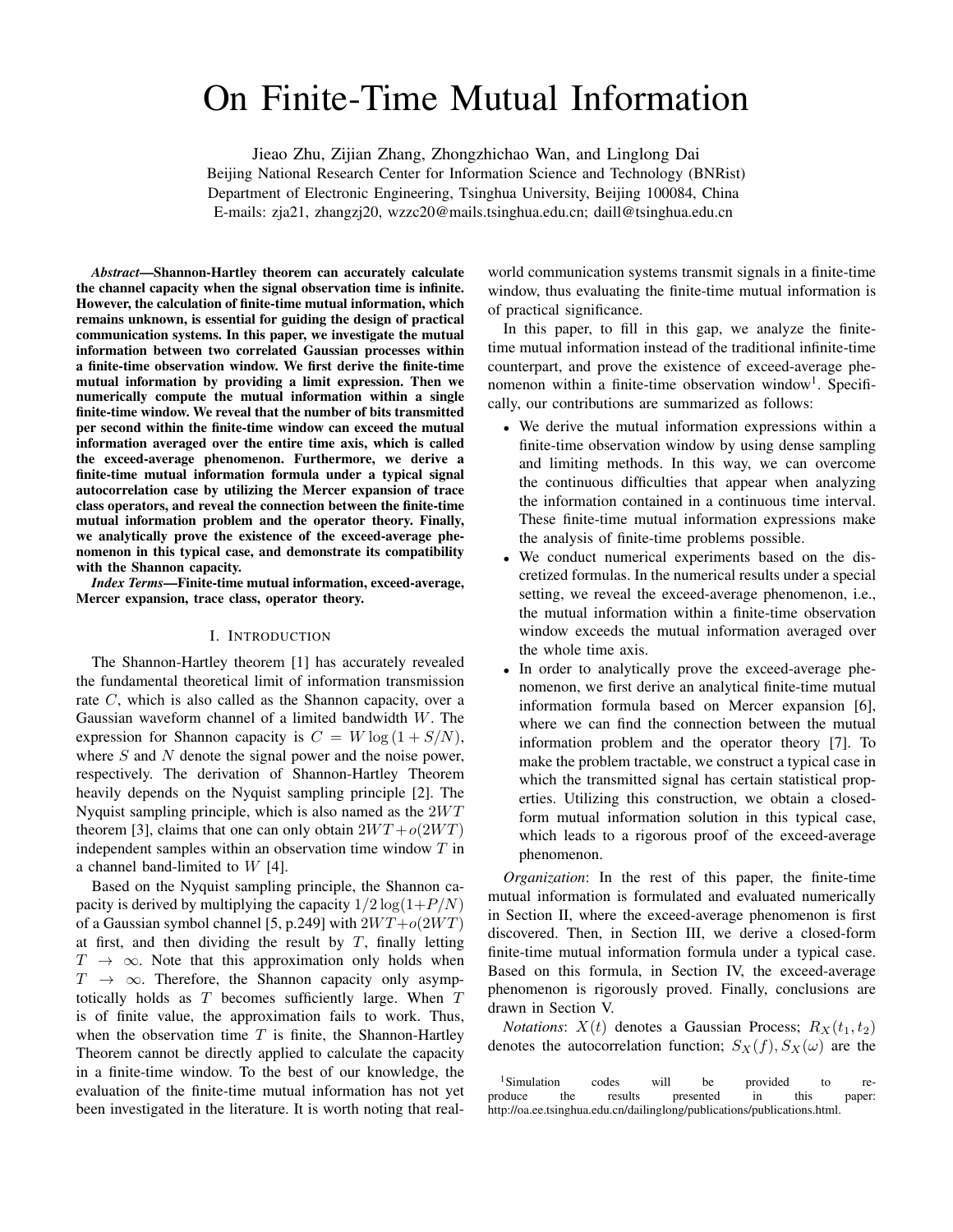Power Spectral Density (PSD) of the corresponding process  $X(t)$ ; Boldface italic symbols  $X(t_1^n)$  denotes the column vector generated by taking samples of  $X(t)$  on instants  $t_i, 1 \leq i \leq n$ ; Upper-case boldface letters such as  $\Phi$ denote matrices;  $\mathbb{E}[\cdot]$  denotes the expectation;  $\mathbb{1}_A(\cdot)$  denotes the indicator function of the set A;  $\mathcal{L}^2([0,T])$  denotes the collection of all the square-integrable functions on window  $[0, T]$ ; i denotes the imaginary unit.

# II. NUMERICAL ANALYSIS OF THE FINITE-TIME MUTUAL INFORMATION

In this section, we numerically evaluate the finite-time mutual information. In Subsection [II-A,](#page-1-0) we model the transmission problem by Gaussian processes, and derive the mutual information expressions within a finite-time observation window; In Subsection [II-B,](#page-1-1) we approximate the finite-time mutual information by discretized matrix-based formulas; In Subsection [II-C,](#page-1-2) we reveal the exceed-average phenomenon by numerically evaluating the finite-time mutual information.

#### <span id="page-1-0"></span>*A. The Expressions for finite-time mutual information*

Inspired by [\[8\]](#page-5-7), we model the transmitted signal by a zero-mean stationary Gaussian stochastic process, denoted as  $X(t)$ , and the received signal by  $Y(t) := X(t) + N(t)$ . The noise process  $N(t)$  is also a stationary Gaussian process independent of  $X(t)$ . The receiver can only observe the signal within a finite-time window [0, T], where  $T > 0$  is the observation window span. We aim to find the maximum mutual information that can be acquired within this time window.

To analytically express the amount of acquired information, we first introduce  $n$  sampling points inside the time window, denoted by  $(t_1, t_2, \dots, t_n) := t_1^n$ , and then let  $n \to \infty$  to approximate the finite-time mutual information. By defining  $\mathbf{X}(t_1^n) \equiv (X(t_1), X(t_2), \cdots, X(t_n))$  and  $\mathbf{Y}(t_1^n) \equiv$  $(Y(t_1), Y(t_2), \cdots, Y(t_n))$ , the mutual information on these n samples can be expressed as

$$
I(t_1^n) = I(\mathbf{X}(t_1^n); \mathbf{Y}(t_1^n)), \tag{1}
$$

and the finite-time mutual information is defined as

$$
I(T) = \lim_{n \to \infty} \sup_{\{t_1^n\} \subset [0,T]} I(t_1^n). \tag{2}
$$

Then, the transmission rate  $C(T)$  can be defined as  $C(T)$  =  $I(T)/T$ . After these definitions, we can then define the limit mutual information as  $C(\infty) = \lim_{T \to \infty} C(T)$  by letting  $T \to \infty$ .

#### <span id="page-1-1"></span>*B. Discretization*

Without loss of generality, we fix the sampling instants uniformly onto fractions of T:  $t_i = (i - 1)T/n, 1 \le i \le n$ . Since the random vectors  $\mathbf{X}(t_1^n)$  and  $\mathbf{Y}(t_1^n)$  are samples of a Gaussian process, they are both Gaussian random vectors with mean zero and covariance matrices  $K_X$  and  $K_Y$ , where

 $K_X, K_Y \in \mathbb{R}^{n \times n}$  are symmetric positive-definite matrices defined as

$$
(\mathbf{K}_X)_{i,j} = R_X(t_i, t_j) := \mathbb{E}[X(t_i)X(t_j)],(\mathbf{K}_Y)_{i,j} = R_Y(t_i, t_j) := \mathbb{E}[Y(t_i)Y(t_j)].
$$
\n(3)

Note that  $Y(t)$  is the independent sum of  $X(t)$  and  $N(t)$ , thus the autocorrelation functions satisfy  $R_Y(t_1, t_2)$  =  $R_X(t_1, t_2) + R_N(t_1, t_2)$ , and similarly the covariance matrices satisfy  $K_Y = K_X + K_N$ .

The mutual information  $I(t_1^n)$  is defined as  $I(t_1^n)$  =  $h(Y(t_1^n)) - h(Y(t_1^n)|X(t_1^n)) = h(Y(t_1^n)) - h(N(t_1^n))$ , where  $h(\cdot)$  denotes the differential entropy. Utilizing the entropy formula for *n*-dimentional Gaussian vectors  $[5]$ , we obtain

$$
I(t_1^n) = \frac{1}{2} \log \left( \frac{\det(\mathbf{K}_X + \mathbf{K}_N)}{\det(\mathbf{K}_N)} \right).
$$
 (4)

#### <span id="page-1-2"></span>*C. Numerical Analysis*

In order to study the properties of mutual information  $I(t_1^n)$ as a function of  $n$ , we set the autocorrelation function of the signal process  $X(t)$  and noise process  $N(t)$  to the following special case

<span id="page-1-3"></span>
$$
R_X(t_1, t_2) = \text{sinc}(10(t_1 - t_2)),
$$
  
\n
$$
R_N(t_1, t_2) = \exp(-|t_1 - t_2|),
$$
\n(5)

where  $\text{sinc}(x) := \sin(\pi x) / (\pi x)$ , and the corresponding PSDs are  $S_X(f) = 0.1 \times 11\{-5 \le f \le 5\}$  and  $S_N(f) = \frac{2}{1 + (2\pi f)^2}$ . In order to compare the finite-time mutual information with the averaged mutual information, the Shannon limit with colored noise spectrum  $S_N(f)$  is utilized, which is a generalized version of the well-known formula  $C = W \log(1 + S/N)$ . The averaged mutual information of colored noise PSD [\[5\]](#page-5-4) is expressed as

<span id="page-1-4"></span>
$$
C_{\text{av}} := \frac{1}{2} \int_{-\infty}^{+\infty} \log \left( 1 + \frac{S_X(f)}{S_N(f)} \right) \mathrm{d}f. \tag{6}
$$

Then, plugging [\(5\)](#page-1-3) into [\(6\)](#page-1-4) yields the numerical result for  $C_{\rm av}$ .

We calculate the finite-time transmission rate  $C(T)$  and the average mutual information  $C_{\text{av}}$  against the number of samples *n* within the observation window  $[0, T]$ . The numer-ical results are collected in Fig. [1.](#page-2-0) It is shown that  $I(t_1^n)$  is an increasing function of  $n$ , and for fixed values of  $T$ , the approximated finite-time mutual information  $I(t_1^n)$  tends to a finite limit under the correlation assumptions given by [\(5\)](#page-1-3). The most amazing observation is that, it is possible to obtain more information within finite-time window  $[0, T]$  than the prediction  $TC_{av}$  given by averaging the mutual information along the entire time axis [\(6\)](#page-1-4). We call this phenomenon the exceed-average phenomenon.

# III. A CLOSED-FORM FINITE-TIME MUTUAL INFORMATION FORMULA

In this section, we first introduce the Mercer expansion in Subsection [III-A](#page-2-1) as a basic tool for our analysis. Then we derive the series representation of the finite-time mutual information, and the corresponding power constraint in Subsection [III-B,](#page-2-2) under the assumption of AWGN noise.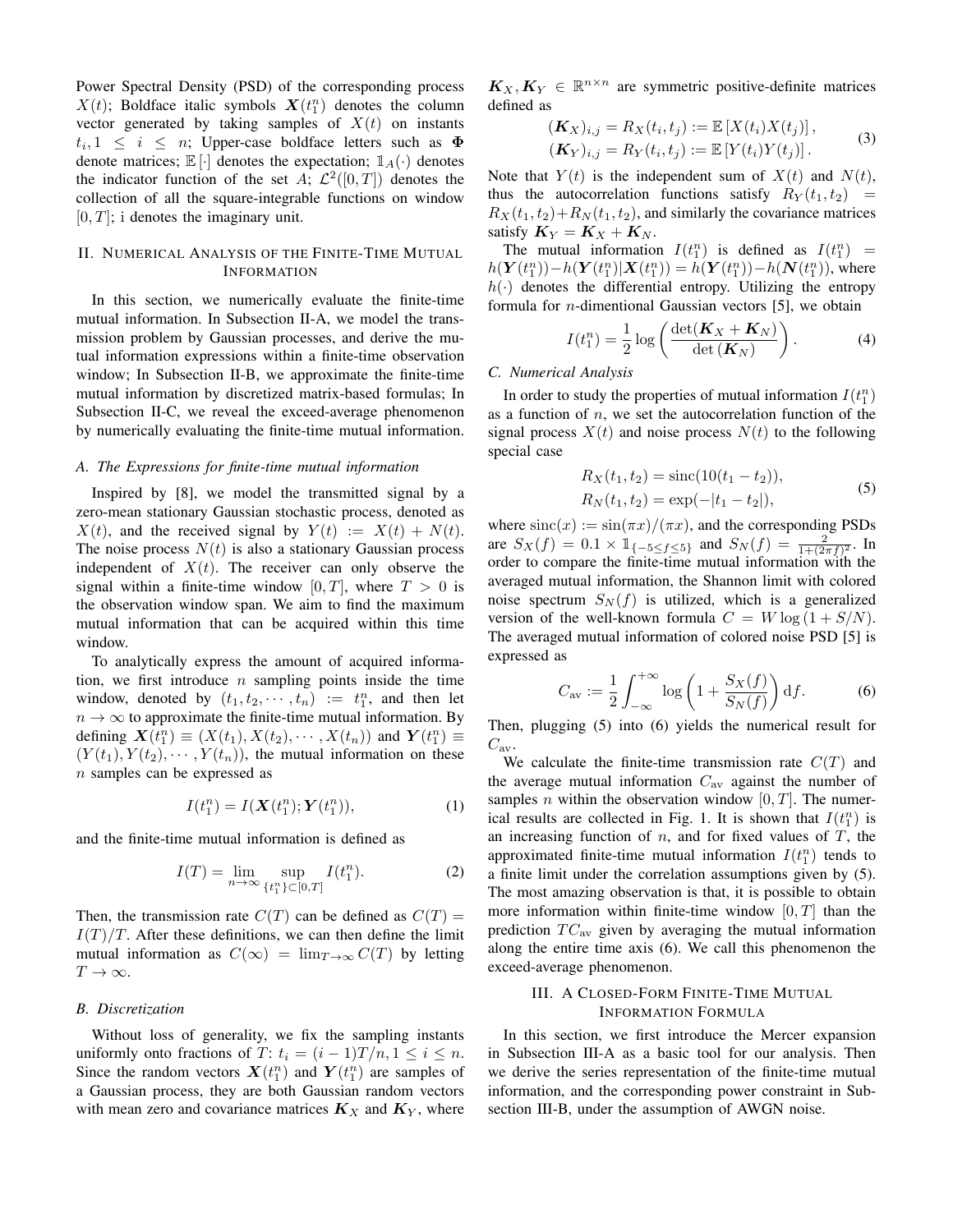

<span id="page-2-0"></span>Fig. 1. A first glance to the exceed-average phenomenon. The red dashed horizontal line is the Shannon limit, and the  $T = 1, 2, 8$  curves illustrate the dependence of  $C(t_1^n)$  on n.

#### <span id="page-2-1"></span>*A. The Mercer Expansion*

By analyzing the structure of the autocorrelation functions, it is possible to obtain  $I(t_1^n)$  and  $I(T)$  directly. In fact, if we know the Mercer expansion [\[6\]](#page-5-5) of the autocorrelation function  $R_X(t_1, t_2)$  on interval [0, T], then we can calculate  $h(\mathbf{X}(t_1^n))$  more easily [\[9\]](#page-5-8). In the following discussion, we assume the Mercer expansion of the source autocorrelation function  $R_X(t_1, t_2)$  to be in the following form

<span id="page-2-4"></span>
$$
\lambda_k \phi_k(t_1) = \int_0^T R_X(t_1, t_2) \phi_k(t_2) dt_2; k > 0, k \in \mathbb{N}, \quad (7)
$$

where the eigenvalues are positive:  $\lambda_k > 0$ , and the eigenfunctions form an orthonormal set:

<span id="page-2-5"></span>
$$
\int_0^T \phi_i(t)\phi_j(t)dt = \delta_{ij}.
$$
 (8)

The Mercer's theorem [\[6\]](#page-5-5) ensures the existence and uniqueness of the eigenpairs  $(\lambda_k, \phi_k(t))_{k=1}^{\infty}$ , and furthermore, the kernel itself can be expanded under the eigenfunctions:

<span id="page-2-8"></span>
$$
R_X(t_1, t_2) = \sum_{k=1}^{+\infty} \lambda_k \phi_k(t_1) \phi_k(t_2).
$$
 (9)

#### <span id="page-2-2"></span>*B. Finite-Time Mutual Information Formula*

Based on Mercer expansion, we obtain a closed-form formula in the following Theorem [1](#page-2-3).

Theorem 1 (Source expansion, AWGN noise): Suppose the information source, modeled by the transmitted process  $X(t)$ , has autocorrelation function  $R_X(t_1, t_2)$ . An AWGN noise of PSD  $n_0/2$  is imposed onto  $X(t)$ , resulting in the received process  $Y(t)$ . The Mercer expansion of  $R_X(t_1, t_2)$ on  $[0, T]$  is given by [\(7\)](#page-2-4), satisfying [\(8\)](#page-2-5). Then the finite-time mutual information  $I(T)$  within the observation window  $[0, T]$ between the processes  $X(t)$  and  $Y(t)$  can be expressed as

<span id="page-2-6"></span>
$$
I(T) = \frac{1}{2} \sum_{k=1}^{+\infty} \log \left( 1 + \frac{\lambda_k}{n_0/2} \right).
$$
 (10)

*Proof:* The Mercer expansion decomposes the AWGN channel into an infinite number of independent parallel subchannels, each with signal power  $\lambda_k$  and noise variance  $n_0/2$ . Thus, accumulating all the mutual information values of these subchannels yields the finite-time mutual information  $I(T)$ . From Theorem [1](#page-2-3) we can conclude that the finite-time mutual information of AWGN channel is uniquely determined by the Mercer spectra  $\lambda_k$  of  $R_X(t_1, t_2)$  within [0, T]. However, it remains unknown whether the series representation [\(10\)](#page-2-6) converges. In fact, the convergence is closely related to the signal power, which is calculated in the following Lemma [1](#page-2-7).

Lemma 1 (Operator Trace Coincide with Power Constraint): Given stationary Gaussian process  $X(t)$  with mean zero and autocorrelation  $R_X(t_1, t_2)$ . The Mercer expansion of  $R_X(t_1, t_2)$  on  $[0, T]$  is given by [\(7\)](#page-2-4), satisfying [\(8\)](#page-2-5). The Mercer operator  $M(\cdot) : \mathcal{L}^2([0,T]) \to \mathcal{L}^2([0,T])$  is defined by the integral  $(M\phi)(s) = \int_0^T R_X(s,\tau)\dot{\phi}(\tau) d\tau$ . Then the sum of all the eigenvalues  $\lambda_k$  of operator M is equal to the signal energy  $PT$  within  $[0, T]$ :

<span id="page-2-7"></span>
$$
\text{tr}(M) := \sum_{k=1}^{+\infty} \lambda_k = PT,\tag{11}
$$

where  $P = R_X(0, 0)$ .

*Proof:* Integrating both sides of [\(9\)](#page-2-8) on the interval  $[0, T]$ gives the conclusion immediately.

<span id="page-2-10"></span>*Remark [1](#page-2-7):* From the above **Lemma 1**, we can conclude that the sum of  $\lambda_k$  is finite when T is finite. It can be immediately derived that  $I(T) < \infty$ , since  $\log(1 + x) \leq x$ .

*Remark 2:* The finite-time mutual information formula [\(10\)](#page-2-6) is closely related to the operator theory [\[7\]](#page-5-6) in functional analysis. The sum of all the eigenvalues  $\lambda_k$  is called the operator trace in linear operator theory. As is mentioned in **Lemma [1](#page-2-7),** the autocorrelation function  $R_X(t_1, t_2)$  can be treated as a linear operator M on  $\mathcal{L}^2([0,T])$ .

## IV. PROOF OF THE EXISTENCE OF EXCEED-AVERAGE PHENOMENON

In this section, we first give a proof of the existence of the exceed-average phenomenon in a typical case, then we discuss the compatibility with the Shannon-Hartley theorem.

#### *A. Closed-Form Mutual Information in a Typical Case*

<span id="page-2-3"></span>To prove the exceed-average phenomenon, we only need to show that the finite-time mutual information is greater than the averaged mutual information in a typical case. Let us consider a finite-time communication scheme with a finitely-powered stationary transmitted signal autocorrelation<sup>[2](#page-2-9)</sup>, which is specified as

<span id="page-2-11"></span>
$$
R_X(t_1, t_2) = R_X(\tau) = P \exp(-\alpha |\tau|), \tag{12}
$$

where  $\tau = t_1 - t_2$ , under AWGN channel with noise PSD being  $n_0/2$ . The power of signal  $X(t)$  is  $P = R_X(0)$ . According to Lemma [1](#page-2-7), the trace of the corresponding

<span id="page-2-9"></span><sup>&</sup>lt;sup>2</sup>The signal autocorrelation  $R_X(\tau)$  is often observed in many scenarios, such as passing a signal with white spectrum through an RC lowpass filter.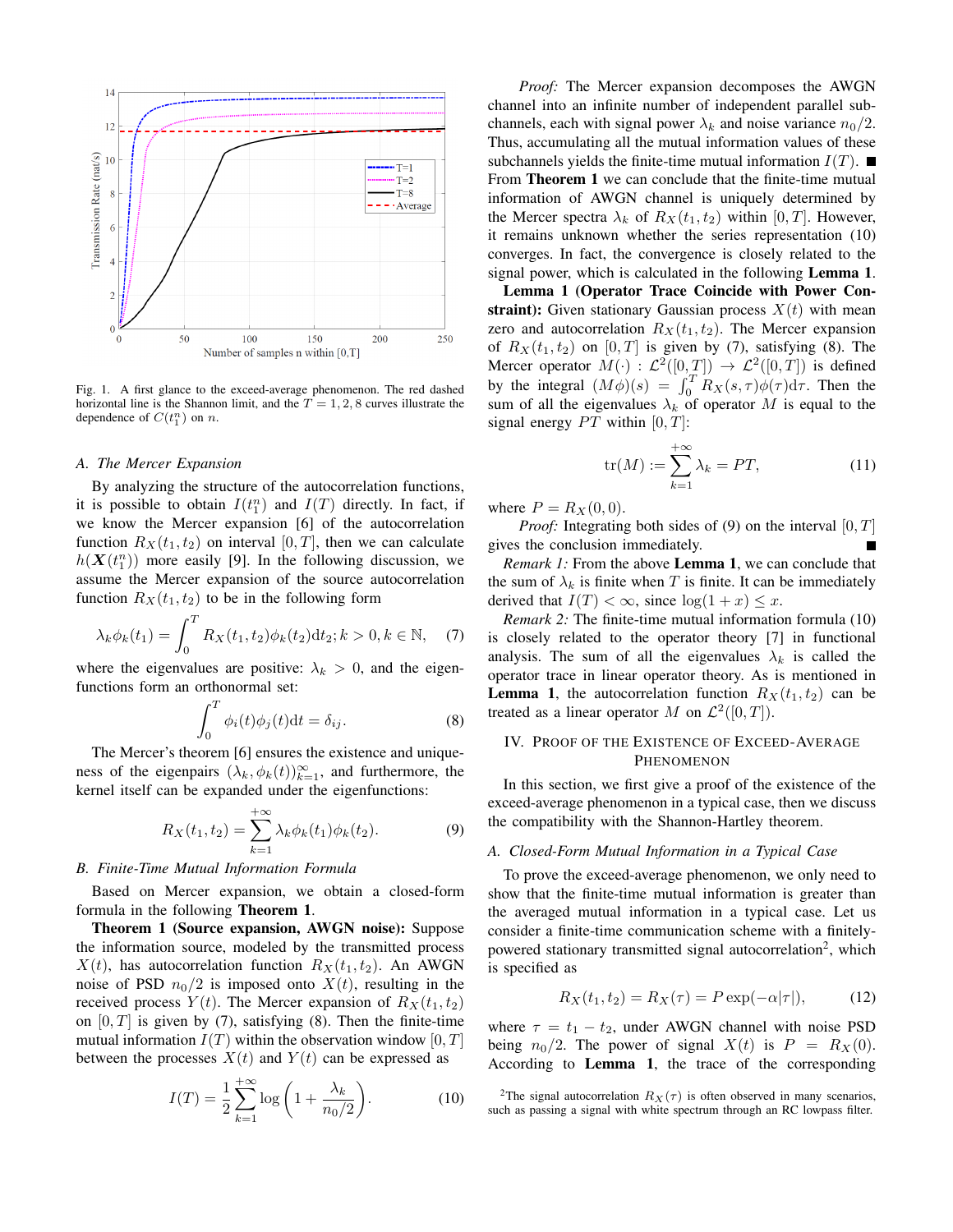

<span id="page-3-2"></span>Fig. 2. Images of  $2 \arctan(\omega/\alpha)$  and  $k\pi - \omega T$  with  $T = 2, \alpha = 1$  and  $k = 1, 2, 3, 4$ . The desired resonant frequencies  $\omega_k$  can be read from the horizontal coordinates of the intersection points of the curve  $2\arctan(\omega/\alpha)$ and the parallel lines.

Mercer operator  $M(\cdot)$  is finite. Then the finite-time mutual information given by Theorem [1](#page-2-3) is also finite, as is shown in *Remark [1](#page-2-10)*. Finding the Mercer expansion is equivalent to finding the eigenpairs  $(\lambda_k, \phi_k(t))_{k=1}^{\infty}$ . The eigenpairs are determined by the following characteristic integral equation [\[10\]](#page-5-9):

<span id="page-3-0"></span>
$$
\lambda_k \phi_k(s) = \int_0^s P e^{-\alpha(s-t)} \phi_k(t) dt + \int_s^T P e^{-\alpha(t-s)} \phi_k(t) dt.
$$
\n(13)

Differentiating both sides of  $(13)$  twice with respect to s yields the boundary conditions and the differential equation that  $\lambda_k, \phi_k$  must satisfy:

$$
\lambda_k \phi_k''(s) = (\alpha^2 \lambda_k - 2\alpha P)\phi_k(s), 0 < s < T,
$$
  
\n
$$
\phi_k'(0) = \alpha \phi_k(0),
$$
  
\n
$$
\phi_k'(T) = -\alpha \phi_k(T).
$$
\n(14)

Let  $\omega_k > 0$  denote the resonant frequency of the above harmonic oscillator equation, and let  $\phi_k(t) = A_k \cos(\omega_k t) +$  $B_k \sin(\omega_k t)$  be the sinusoidal form of the eigenfunction. Using the boundary conditions we obtain

<span id="page-3-1"></span>
$$
B_k \omega_k = \alpha A_k,
$$
  
\n
$$
B_k \omega_k \cos(\omega_k T) - A_k \omega_k \sin(\omega_k T)
$$
  
\n
$$
= -\alpha (A_k \cos(\omega_k T) + B_k \sin(\omega_k T)).
$$
\n(15)

To ensure the existence of solution to the homogeneous linear equations [\(15\)](#page-3-1) with unknowns  $A_k, B_k$ , the determinant must be zero. Exploiting this condition, we find that  $\omega_k$ naturally satisfy the transcendental equation  $tan(\omega_kT)$  =  $\left(\frac{2\omega_k\alpha}{\omega_k}-\alpha^2\right)$ . By introducing an auxillary variable  $\theta_k =$  $arctan(\omega_k/\alpha) \in [0, \pi/2]$ , this transcendental equation can be simplified as  $tan(\omega_k T) = -tan(2\theta_k)$ , i.e., there exists positive integer m such that  $2 \arctan(\omega_k/\alpha) = m\pi - \omega_kT$ . The integer  $m$  can be chosen to be equal to  $k$ . From the



<span id="page-3-6"></span>Fig. 3. Theoretical verification of the exceed-average effect. The blue lines represent the finite-time mutual information  $I(T)$ . The red lines are the average mutual information  $TC_{\text{av}}$ , calculated from [\(6\)](#page-1-4). All the curves are evaluated under hypothesis [\(12\)](#page-2-11), where  $P = 1, 2, 4, n_0 = 1$  and  $\alpha = 1$ .

function images of  $2 \arctan(\omega/\alpha)$  and  $k\pi - \omega T$  (Fig. [2\)](#page-3-2), we can determine  $\omega_k$ , and then  $\lambda_k$ . To sum up, the solution to the characteristic equation [\(13\)](#page-3-0) are collected into [\(16\)](#page-3-3) as follows.

<span id="page-3-3"></span>
$$
2 \arctan(\omega_k/\alpha) = k\pi - \omega_k T,
$$
  
\n
$$
\lambda_k = \frac{2\alpha P}{\alpha^2 + \omega_k^2},
$$
  
\n
$$
\phi_k(t) = \frac{1}{Z_k} (\omega_k \cos(\omega_k t) + \alpha \sin(\omega_k t)),
$$
\n(16)

where  $Z_k$  denotes the normalization constants of  $\phi_k(t)$  on  $[0, T]$  to ensure orthonormality.

Equation [\(16\)](#page-3-3) gives all the eigenpairs  $(\lambda_k, \phi_k)_{k=1}^{\infty}$ , from which we can calculate  $I(T)$  by applying **Theorem [1](#page-2-3)**. As for the Shannon limit  $C_{\rm sh}$ , by applying [\(6\)](#page-1-4) and evaluating the integral with [\[11\]](#page-5-10) we can obtain

<span id="page-3-5"></span>
$$
C_{\rm av} = C_{\rm sh} = \frac{1}{2} \left( \sqrt{\alpha^2 + \frac{4P\alpha}{n_0}} - \alpha \right). \tag{17}
$$

After all the preparation works above, we can rigorously prove that  $C(T) > C<sub>av</sub>$  under the typical case of [\(12\)](#page-2-11), as long as the transmission power P is smaller than a constant  $\delta$ . The following Theorem [2](#page-3-4) proves this result.

<span id="page-3-4"></span>Theorem 2 (Existence of exceed-average phenomenon in a typical case): Suppose  $X(t)$  and  $Y(t)$  are specified according to [\(12\)](#page-2-11). The eigenpairs are determined by [\(16\)](#page-3-3). Then, for any fixed positive values of T,  $n_0$  and  $\alpha$ , there exists  $\delta > 0$  such that the exceed-average inequality

<span id="page-3-7"></span>
$$
C(T) := \frac{1}{2T} \sum_{k=1}^{+\infty} \log \left( 1 + \frac{\lambda_k}{n_0/2} \right) > C_{\text{av}} \tag{18}
$$

holds strictly for arbitrary  $0 < P < \delta$ .

*Proof:* See Appendix A.

To support the above theoretical analysis, numerical experiments on  $I(T)$  are conducted based on evaluations of [\(16\)](#page-3-3)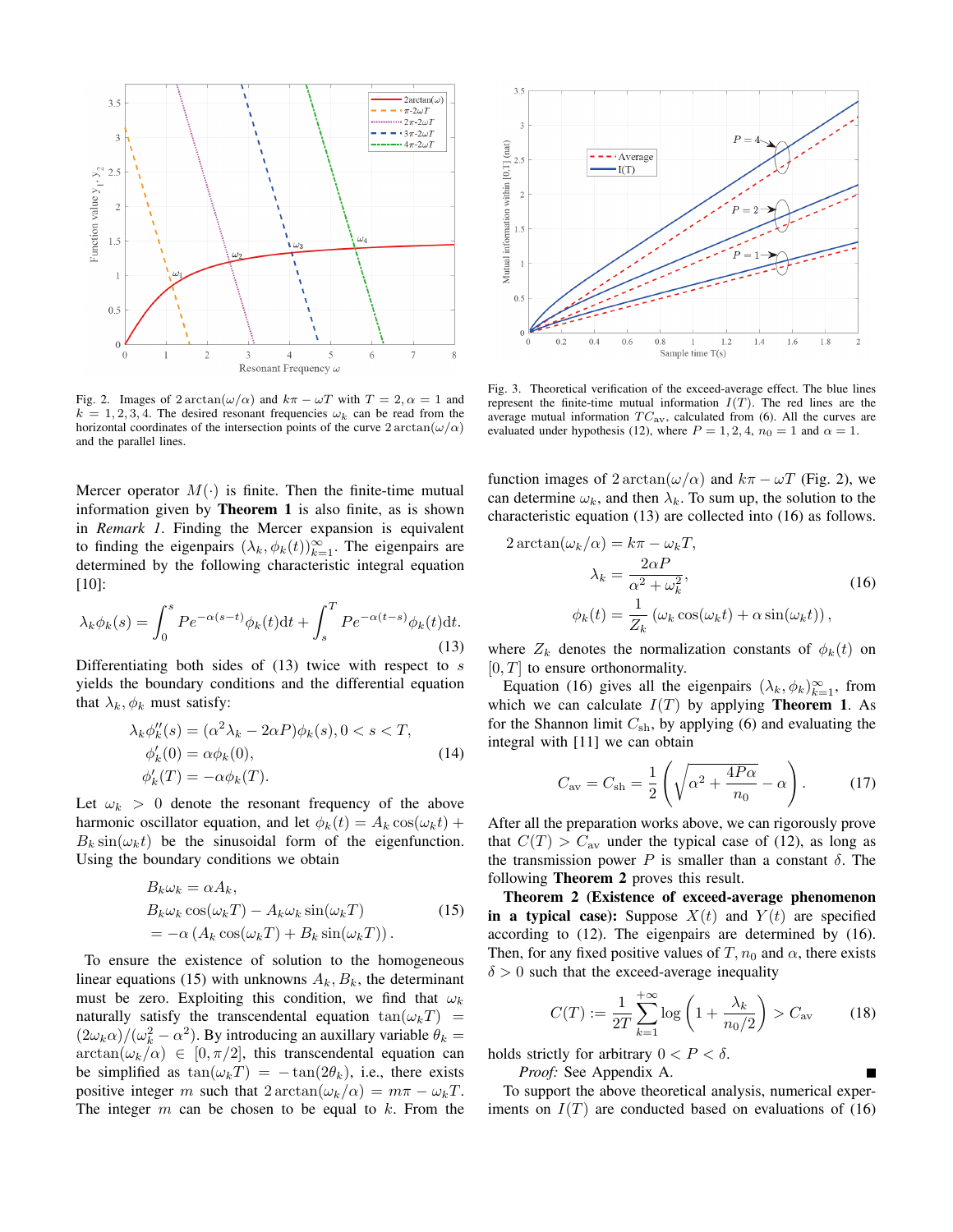and [\(17\)](#page-3-5). As shown in Fig. [3,](#page-3-6) it seems that we can always harness more mutual information in a finite-time observation window than the averaged mutual information. This fact is somehow unsurprising because the observations  $Y(t_1^N)$  inside the window  $[0, T]$  can always eliminate some extra uncertainty outside the window due to the autocorrelation of  $X(t)$ .

## *B. Compatibility with the Shannon-Hartley theorem*

Though the exceed-average effect do imply mathematically that the mutual information within a finite-time window is higher than the average mutual information  $C_{av}$  (which coincides with the Shannon limit [\(6\)](#page-1-4) in this case), in fact, it is still impossible to construct a long-time stable data transmission scheme above the Shannon capacity by leveraging this effect. So the exceed-average phenomenon does not contradict the Shannon-Hartley Theorem. Placing additional observation windows cannot increase the average information rate, because the posterior process  $Y(t)|Y(t_1^N)$  does not carry as much information as the original one, causing a rate reduction in the later windows. It is expected that, the finitetime mutual information would ultimately decrease to the average mutual information as the total observation time tends to infinity (i.e.,  $C(\infty) = C_{\text{av}}$ ), and the analytical proof, as well as the achievability of this finite-time mutual information, is still worth investigation in future works.

## V. CONCLUSIONS

In this paper, we provided rigorous proofs of the existence of the exceed-average phenomenon under typical autocorrelation settings of the transmitted signal process and the noise process. Our discovery of the exceed-average phenomenon provided a generalization of Shannon's renowned formula  $C = W \log(1 + S/N)$  to the practical finite-time communications. Since the finite-time mutual information is a more precise estimation of the capacity limit, the optimization target may shift from the average mutual information to the finitetime mutual information in the design of practical communication systems. Thus, it may have guiding significance for the performance improvement of modern communication systems. In future works, general proofs of  $C(T) > C<sub>av</sub>$ , independent of the concrete autocorrelation settings, still require further investigation. Moreover, we need to answer the question of how to exploit this exceed-average phenomenon to improve the communication rate, and whether this finite-time mutual information is achievable by a certain coding scheme. In addition, although we have discovered numerically that the finitetime mutual information agrees with the Shannon capacity when  $T \to \infty$ , an analytical proof of this result is required in the future.

# APPENDIX A PROOF OF THEOREM [2](#page-3-4)

Plugging [\(17\)](#page-3-5) into the right-hand side of [\(18\)](#page-3-7), and differentiate both sides w.r.t P. Notice that if  $P = 0$ , then both sides of [\(18\)](#page-3-7) are equal to 0. Thus, we only need to prove that

the derivative of left-hand side is strictly larger than that of right-hand side within a small interval  $P \in (0, \delta)$ :

<span id="page-4-0"></span>
$$
\frac{1}{2} \sum_{k=1}^{+\infty} \left( \frac{1}{1 + \frac{2\lambda_k}{n_0}} \frac{2\lambda_k}{n_0 P} \right) > \frac{T}{n_0} \frac{1}{\sqrt{1 + 4P/(n_0 \alpha)}}. \tag{19}
$$

Multiply both sides of [\(19\)](#page-4-0) by  $n_0$  and define  $\mu_k := \lambda_k/(PT)$ , and then from **Lemma [1](#page-2-7)** we obtain  $\sum_{k} \mu_k = 1$ . In this way, [\(19\)](#page-4-0) is equivalent to

<span id="page-4-1"></span>
$$
\sum_{k=1}^{+\infty} \frac{\mu_k}{1 + \frac{2\lambda_k}{n_0}} > \frac{1}{\sqrt{1 + 4P/(n_0\alpha)}}.
$$
 (20)

Since  $\varphi(x) := 1/(1 + 2x/n_0)$  is convex on  $(0, +\infty)$ , by applying Jensen's inequality to the left-hand side of [\(20\)](#page-4-1), we only need to prove that

<span id="page-4-3"></span>
$$
\frac{1}{1 + \frac{2}{n_0} \sum_k \lambda_k \mu_k} > \frac{1}{\sqrt{1 + 4P/(n_0 \alpha)}}.
$$
 (21)

From the definition of  $\mu_k$  we can derive that  $\lambda_k \mu_k$  =  $\lambda_k^2/(PT)$ . So we go on to calculate  $\sum_k \lambda_k^2$ . That is equivalent to calculate  $tr(M^2)$ , where  $M^2$  corresponds to the integral kernel:

$$
K_{M^2}(t_1, t_2) := \int_0^T P^2 \exp(-\alpha |t_1 - s|) \exp(-\alpha |t_2 - s|) \, \mathrm{d}s. \tag{22}
$$

Evaluating the kernel  $K_{M^2}$  on the diagonal  $t = t_1 = t_2$ , and integrating this kernel on the diagonal of  $[0, T]^2$  gives  $\sum_k \lambda_k^2$ , i.e.,  $tr(M^2)$ :

<span id="page-4-2"></span>
$$
\sum_{k} \lambda_{k}^{2} = \frac{P^{2}}{2\alpha} \int_{0}^{T} \left( 2 - e^{-2\alpha t} - e^{-2\alpha (T-t)} \right) dt,
$$
  

$$
= \frac{P^{2}}{\alpha} \left( T - \frac{1}{2\alpha} (1 - e^{-2\alpha T}) \right).
$$
 (23)

By substituting [\(23\)](#page-4-2) into [\(21\)](#page-4-3), we just need to prove that

<span id="page-4-4"></span>
$$
\sqrt{1 + 4P/(n_0 \alpha)} > 1 + \frac{2P}{n_0 \alpha} \left( 1 - \frac{1 - e^{-2\alpha T}}{2\alpha T} \right). \tag{24}
$$

Define the dimensionless number  $x = 2P/(n_0\alpha)$ . Since the function  $\psi(x) := (1 - \exp(-x))/x$  is strictly positive and less than 1 at  $x > 0$ , we can conclude that, there exists a small positive  $\delta > 0$  such that [\(24\)](#page-4-4) holds for  $0 < P < \delta$ . The number  $\delta$  can be chosen as

$$
\delta = \frac{n_0 \alpha \psi (2\alpha T)}{(1 - \psi (2\alpha T))^2} > 0,
$$
\n(25)

which implies that [\(19\)](#page-4-0) holds for any  $0 < P < \delta$ . Thus, integrating [\(19\)](#page-4-0) on both sides from  $p = 0$  to  $p = P, P < \delta$ gives rise to the conclusion [\(18\)](#page-3-7), which completes the proof of Theorem [2](#page-3-4).

#### ACKNOWLEDGMENT

This work was supported in part by the National Key Research and Development Program of China (Grant No.2020YFB1807201), in part by the National Natural Science Foundation of China (Grant No. 62031019), and in part by the European Commission through the H2020-MSCA-ITN META WIRELESS Research Project under Grant 956256.